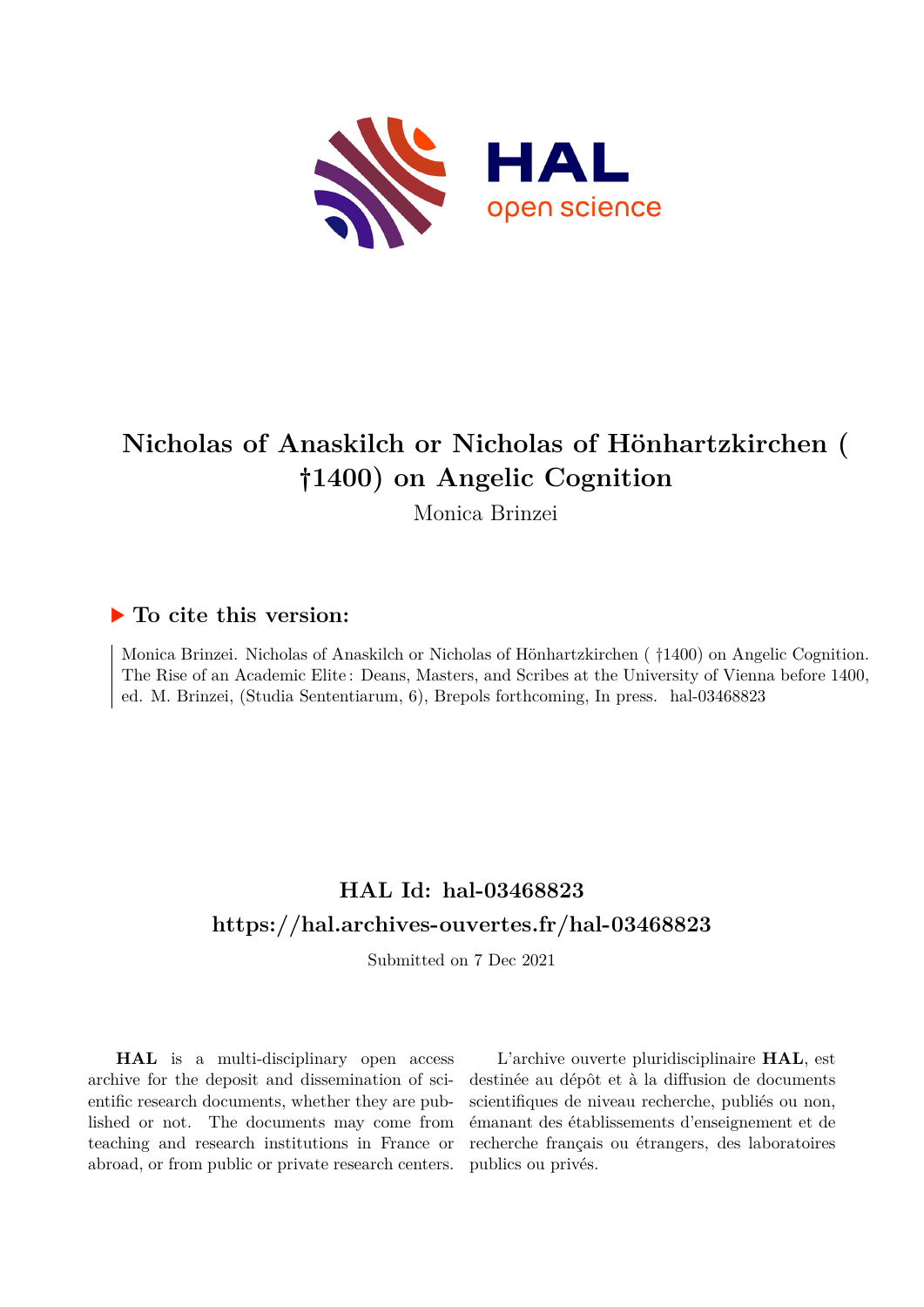### Nicholas of Anaskilch or Nicholas of Hönhartzkirchen (†1400) on Angelic Cognition

#### Monica Brinzei

One of the more mysterious names found among the texts by Viennese theologians gathered in Rheinfelden's notes in manuscript Basel, UB, A X 44 is Nicholas of Anaskilch. A short question in the manuscript on ff. 5r-6v is attributed to this Nicholas, dealing with angelic cognition, how demons can interfere with humans' thoughts, and how they can insinuate themselves into men's minds. This paper aims to identify who the author of this question is and to scrutinize the content of this text, which is edited in an appendix.

Nothing can be found about Nicholas of Anaskilch in medieval sources (*matricula* lists, *acta*, etc.) or in the secondary bibliography. This is an intriguing situation, since no trace of this name is found recorded in Vienna during Rheinfelden's studies, more precisely in the last decade of the fourteenth century. A point of difficulty is the abbreviated form of the name, since a dot is added at the end. Among the other fourteen names quoted in the manuscript, the use of dots indicates a short form of a name, as in the case of H.H. or O.H. referring to Henry of Langenstein and Henry Totting of Oyta.



Another Nicholas should be taken into consideration in order to investigate whether the name 'Anaskilch' is not the result of a phonetic misspelling stemming from the name 'Hönhartzkirchen,' since Rheinfelden and the theologians on his list had a colleague named Nicholas of Hönhartzkirchen (Honhartschirichen, Honharczkirchen, Honhortzkirhen)<sup>1</sup> of the Rhenish Nation,<sup>2</sup> who died in 1400.<sup>3</sup> A priest from Passau, prior of Saint Stephen in Hönhartzkirchen was enrolled in the Faculty of Arts around 1385, serving as treasurer in 1389 and then dean in 1390–1391. Prior since 1388, he became canon of Saint Stephen in Vienna in 1392.4

On 11 July 1391 he was named one of the executors of Henry of Langenstein's last will and testament, which indicates a certain connection between Hönhartzkirchen and one of the fathers of the Faculty of Theology of Vienna.<sup>5</sup> Their connection extended to the level of

<sup>&</sup>lt;sup>1</sup> See the entry: https://www.univie.ac.at/geschichte/universitaetsgeschichte/details.php?personenId=1100 (last accessed 14.06.2021) and H. GÖHLER, *Das Wiener Kollegiat-Nachmals Domlapitel zu Sankt Stephan in Wien 1365–1554 (Dissertation von Hermann Göhler (+) Mai 1932)*, ed. J. SEIDL, A. ENDE,J. WEISSENSTEINER, Wien - Köln - Weimar 2015, pp. 201–202. I would like to thank Edit Ana Lukacs for suggesting that I connect this author to the one from Rheinfelden's collection in Basel, UB, A X 44.

<sup>2</sup> *AFA*, p. 25, l. 10.

<sup>3</sup> A. F. FUCHS, *Necrologiz Germaniae*, BD. 5, T. 2: *Diocesis Pataviensis, Austria inferior*, Berlin 1913, p. 326: on 23 September 1400: "Anniv. Magistri Nicolay de Hanhartschirchen, qui testatus est capitulo prebendam suam, que fuit 48 ½ lb. Anno 1401, ipse obiit anno 1400." *Apud*, GÖHLER, *Das Wiener Kollegiat-Nachmals Domlapitel*, p. 202.

<sup>4</sup> See W. E. WAGNER, *Universitätsstift und Kollegium in Prag, Wien und Heidelberg. Eine vergleichende Untersuchung spätmittelalterlicher Stiftungen im Spannungsfeld von Herrschaft und Genossenschaft*, (Europa im Mittelalter, 2), Berlin 1999, p. 433. Thank Edit Lukacs for recomending me this title.

<sup>&</sup>lt;sup>5</sup> The last will of Henry of Langenstein has been edited by Kreuzer: "Ego magister Henricus de Langensteyn dictus de Hassia, sacre pagine professor, presbiter Maguntinensis diocesis, per Dei gratiam sanus existens, ordino et exnunc constituo tempore, forma et modo melioribus, quibus possum, honorabiles viros magistros Henricum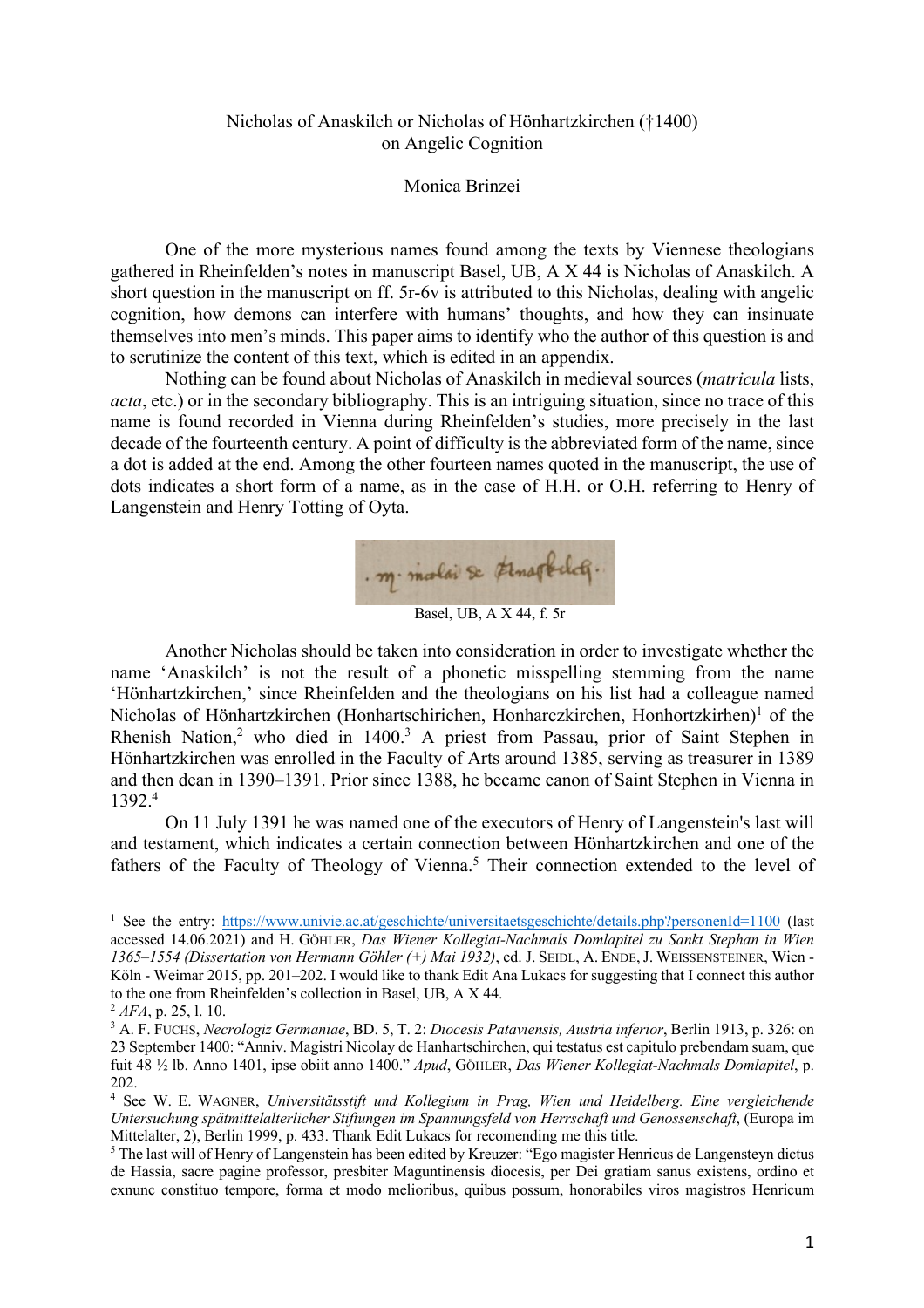doctrine, since the question edited in the appendix reflects Langenstein's influence.<sup>6</sup> Höhhartzkirchen also had links with another member of the Langenstein family, because he was elected as a *receptor* under Andreas of Langenstein, dean of the Faculty of Arts.7

The *Acta Facultatis Artium* helps us determine Hönhartzkirchen's presence and involvement in the organization of this institution. The acts establish that Hönhartzkirchen had social or professional ties with some other *magistri* listed in Rheinfelden's notes: Andreas of Langenstein, John Russbach, Thomas Cleves, Nicholas of Dinkelsbühl, Leonhard of Dorfen, John Berwart, Peter of Treysa, and Paul of Geldern. With no evidence for any Nicholas of Anaskilch, as referred to by Rheinfelden, the above information on Nicholas of Hönhartzkirchen strengthens the hypothesis that they are one and the same. Hönhartzkirchen is often recorded as participating in committees of *magistri* in charge of examining the new bachelors, $\frac{8}{3}$  sharing with John Russbach the decision to condemn Henry Ruetlingen, $\frac{9}{9}$  acting on the palen to elect a new dean,  $10$  or trying to escape from his duty to conduct a disputation, as he did on 1 October 1393 and again on 7 January 1394, when he asked the faculty to postpone this burden,<sup>11</sup> although the faculty refused his request.<sup>12</sup> When Albert IV became duke of Austria that same year, the University of Vienna sought to renegotiate the terms of the institution's ducal privilege, asking for its confirmation, conservation, and expansion.<sup>13</sup> On 18 October 1395 the Faculty of Arts proposed two masters for the negotiations, Nicholas of Hönhartzkirchen and Simon of Berka.<sup>14</sup>

By this time Hönhartzkirchen was already advanced in his theological studies, and on 9 April 1395 he was called both *magister artium* and *baccalaureus formatus* in theologia,15 which entails that at that he had at least completed the reading of two books on the *Sentences* of Peter Lombard and given his third *principium*. Indeed, he still had not become magister of theology on 29 September 1398, when he was referred to as a *baccalareus* in Scripture.16

No material traces of any writings of Hönhartzkirchen have yet been identified, except for the notebook of Rheinfelden, who transcribed one question attributed to Hönhartzkirchen, "Whether angelic spirits can intuit the thoughts of men" (*Utrum spiritus angelici cogitationes* 

<sup>10</sup> *AFA*, p. 64, ll. 27, 36.

Torryng, sacre theologie professorem, presbiterum Osnabrugensis diocesis, Gerhardum Vschbeck, sancti Johannis eiusdem et sancti Stephani Wyenne Pataviensis dyocesis ecclesiarum canonicos, Hermannum de Treysa, in medicina baccalarium, clericum Maguntinensis diocesis, magistrum Nicolaum de Honharczchirchen, presbiterum Pataviensis dyocesis, testamentarios meos et speciales executores testamenti huius sive ultime mee voluntatis et quemlibet eorum insolidum." G. KREUZER, *Heinrich von Langenstein. Studien zur Biographie und zu den Schismatraktaten unter besonderer Berücksichtigung der Epistola pacis und der Epistola consilii pacis*, (Quellen und Forschungen Aus dem Gebiet der Geschichte, 6), Paderborn - München - Wien - Zürich 1987, p. 247, ll. 14– 24.

<sup>6</sup> See *infra* my analysis.

<sup>7</sup> *AFA*, p. 40, ll. 13–15. He again had the same function under Rutgherus Ruremunda in 1390, Cf. *AFA*, p. 48, l. 4. <sup>8</sup> *AFA*, p. 21, l. 16; p. 25, l. 10; 34, l. 27; 41, 8.

<sup>9</sup> *AFA*, p. 26, l. 11.

<sup>&</sup>lt;sup>11</sup> It seems that this was a common trend in Vienna, since many masters of Arts tried to avoid supervising the quodlibetal disputations. See in this volume the cases of Andreas of Langenstein and Paul of Geldern.

<sup>12</sup> *AFA*, p. 95, l. 18 and *Aschbach*, p. 145.

<sup>&</sup>lt;sup>13</sup> About the new duke, see K. UBL, « La fondation du Collège ducal en 1384 et l'essor de l'Université de Vienne au début du XVe siècle », in *Die universitären Kollegien im Europa des Mittelalters und der Renaissance*, ed. A. SOHN, J. VERGER, (Aufbrüche, 2), Bochum 2011, pp. 174–185, esp. p. 179.

<sup>14</sup> *AFA*, p. 124, l. 3.

<sup>&</sup>lt;sup>15</sup> The source of this information is given by his presence as a witness to the last will of Magister Petrus von Czlewings, a cleric from the diocese of Olmütz. Cf. A. MAYER, *Quellen zur Geschichte der Stadt Wien*, hrgs. Mit Unterstützung des Gemeinderathes der K.K. Reichshaupt- und Residenzstadt vom Alterthums-Vereine zu Wien, vol. 4, Wien 1901, n° 3629, p. 33. Also in *Aschbach*, p. 150. GÖHLER, *Das Wiener Kollegiat-Nachmals Domkapitel*, p. 202.

<sup>16</sup> *Quellen zur Geschichte der Stadt Wien*, vol. 4, p. 35, n° 3638.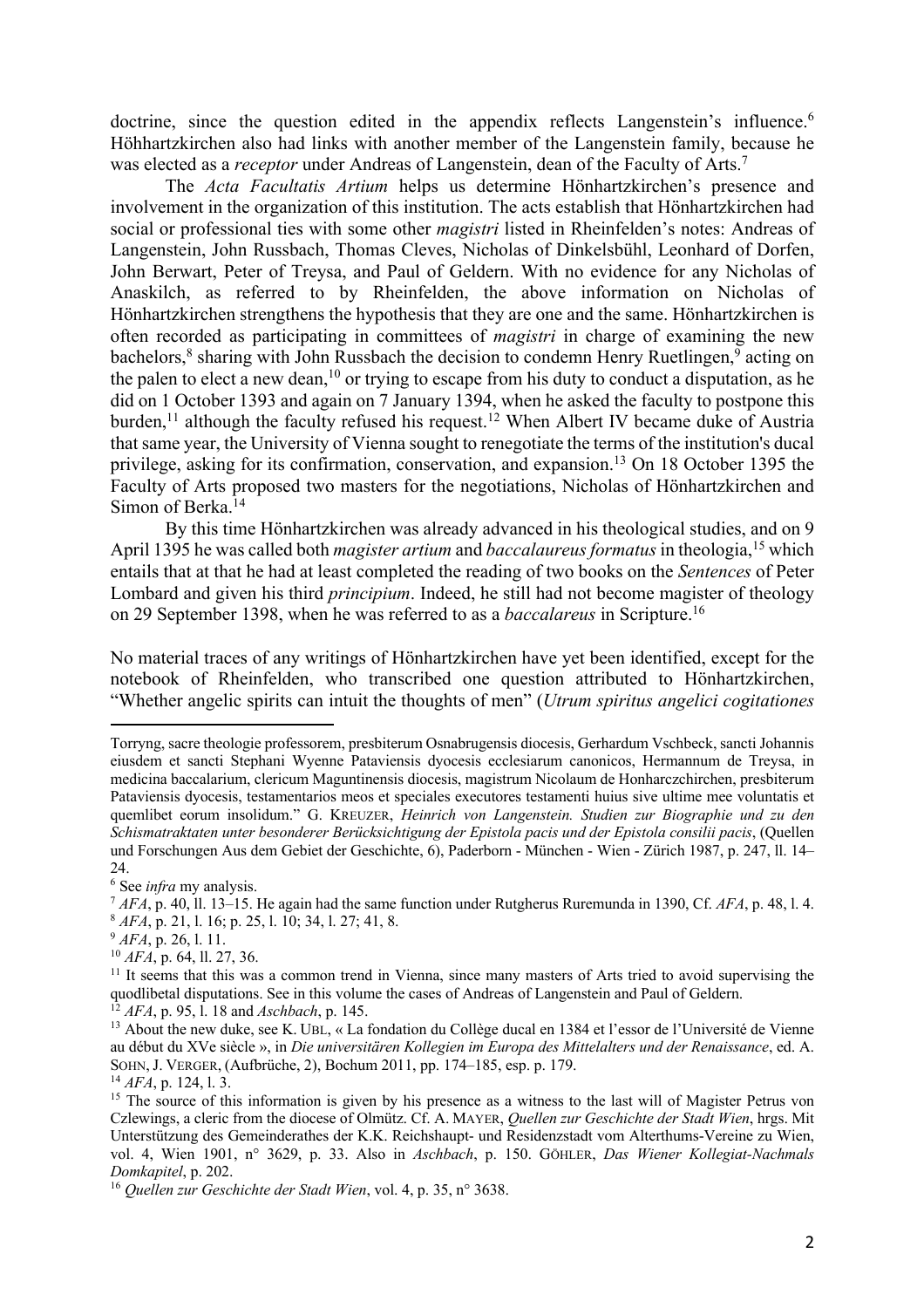*hominum possint intueri*). The question is of course important as our only source of Hönhartzkirchen's doctrinal interests, but in what follows it will also be considered as a new piece of the puzzle depicting what was happening in the Faculty of Theology of Vienna just before 1400.

The question is divided into three conclusions. The first conclusion is rooted in distinction 8, chapter 4 of Book II of Lombard's *Sentences*<sup>17</sup> and states that although angelic spirits can occupy bodies and thus appear to humans, they cannot thereby do works pertaining to "animal life" because they cannot bring life to those bodies by informing them [§ 7–10]. A quote from St. Bernard that is not cited by Lombard is introduced to argue that movement (*de loco ad locum movere*) requires a body (*non est nisi corporum*), but Hönhartzkirchen explains that this must be an angelic body, since no body is united with an angel by nature [§9]. We find here the general position according to an angel is not corporeal and does not have a body united to it, but it has a kind of aerial body (*corpora aeria habuerint*); 18 Although the reader might expect him to develop the theme of angelic bodies, the discussion's focus is actually on how demons use bodies to interfere with humans.<sup>19</sup>

Three corollaries are listed: (1) When an angel assumes the form of a body, it seems as if the body is alive (*corpora appareant vivere*), but this is strictly speaking not the case [§14]. (2) Although as a succubus a demon can take a man's semen and then, as an incubus, transport it into a woman's uterus, the demon cannot naturally generate a human  $\left[\S15-17\right]$ .<sup>20</sup> (3) Nevertheless, if a demon can preserve the semen's generative power until it gets to the uterus of a virgin, she can then generate naturally without having carnal knowledge of a man, so one can be a father without ever having sex with the mother [§18]. In this case the virgin would eventually be corrupted in childbirth, but not before, and so she would still be a virgin [§20].

The second conclusion states that, although angelic spirits – presumably demonic ones, as the arguments indicate – can penetrate the bodies of humans and cause them trouble while dwelling there, it is impossible for them to inhabit substantially (*substantialiter*) the mind of a human on their own power. With pseudo-Augustinian quotations Hönhartzkirchen maintains that there always remains some separation between the demon and the human soul, even in the case of possession [§21–24]. This conclusion quite accurately follows the second part of the fourth chapter Lombard's Book II, distinction 8, which is the source for both the content of the conclusion and the explicit quotations involved in the argumentation, since all the Augustinian and pseudo-Augustinian passages $^{21}$  are repeated following Lombard.

This time four corollaries are given: (1) People are said to be possessed by demons not because demons can slip into their souls, but because they can dwell in their bodies and harass them [§25]. (2) Demons can affect the human senses, but they cannot insert thoughts or feelings into human souls, but only excite them by suggestion, offering enticing phantasms [§26–29]. (3) The Devil can only make us more disposed to sin, but he cannot effectively make us sin,

<sup>17</sup> PETRUS LOMBARDUS, *Sententiae in IV libris distinctae*, lib. II, dist. 8, cap. 4 (46), ed. I.BRADY, cura P.P. Collegii S. Bonaventurae (Spicilegium Bonaventurianum, 4–5), vol. 1–2, Grottaferrata 1971–1981, pp. 369–370. For a discussion on this part, see B. FAES DE MOTTONI, "Angelus imago Dei nel commento al libro II delle Sentenze di Bonaventura." *Doctor Seraphicus* 37 (1990), pp. 61–71.

<sup>18</sup> PETRUS LOMBARDUS, *Sententiae in IV libris distinctae*, lib. II, dist. 8, cap. 1 (43), ed. BRADY, pp. 365–366.

<sup>19</sup> On the nature of demonic bodies, see the recent contribution of N. WEILL-PAROT, *Le vol dans les airs au Moyen Ages. Essai historique sur une utopie scientifique*, Paris 2020, pp. 67–80, especially pp. 77–78 on the aerial bodies of demons.

<sup>20</sup> William of Auvergne and his treatise *De universo,* namely the third part, chapter 25, is one of the favorite sources of Langenstein, who seems in turn to be one of Nicholas's sources. On Auvergne's conception on the union between humans and angels and his total refusal to accept any concupiscence or procreation between them, see J. BERLIOZ, « Pouvoirs et contrôle de la croyance : la question de la procréation démoniaque chez Guillaume d'Auvergne (v. 1180–1249) », *Razo* 9 (1989), p. 5–27 especially pp. 11–24.

<sup>&</sup>lt;sup>21</sup> See the apparatus of sources.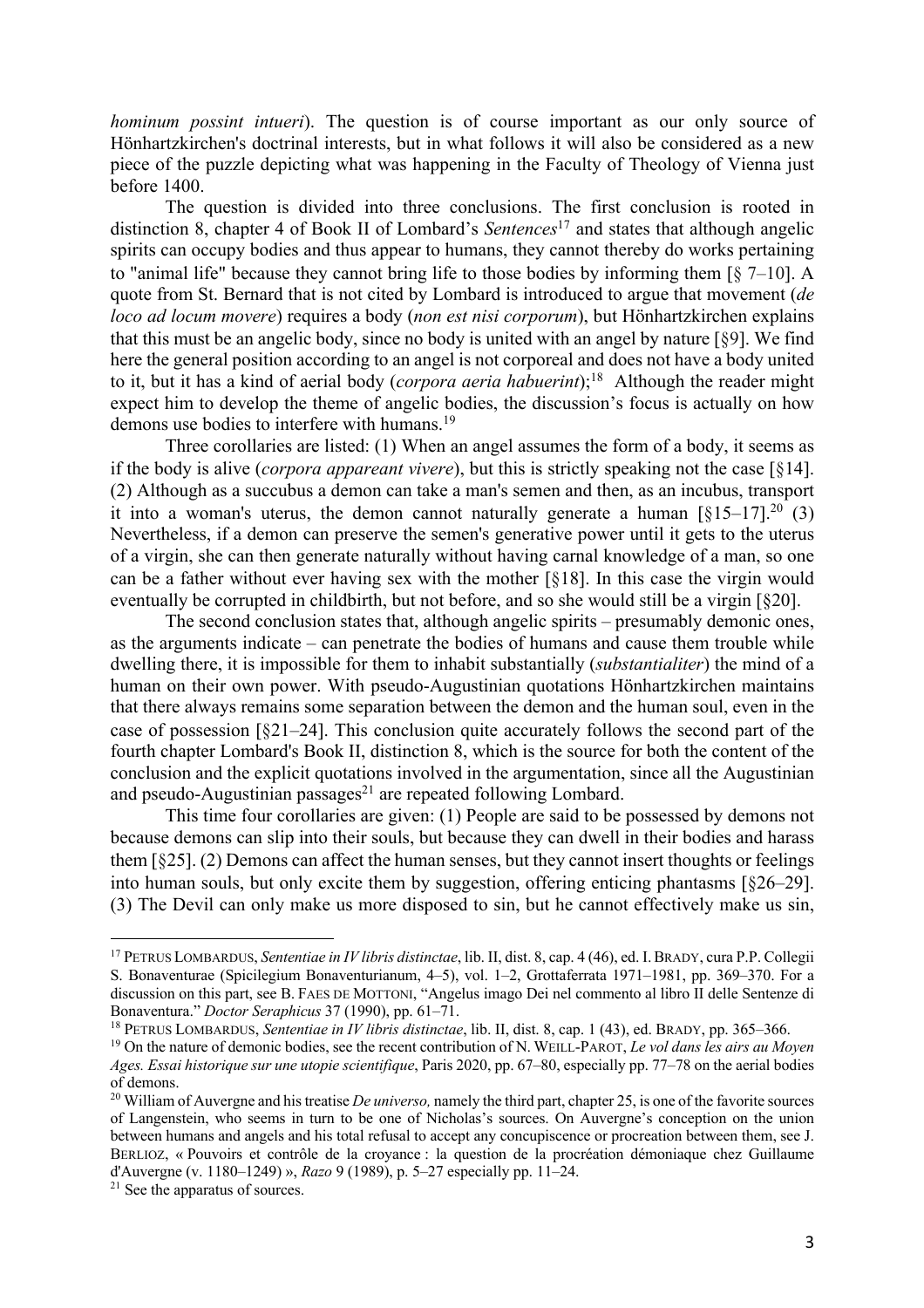since sin requires our consent [§32–33]. (4) Not all our bad thoughts are incited by the Devil, since, according to Augustine, some are produced by our free will [§34].

The third conclusion employs the distinction between the *morning* and *evening* knowledge of angels<sup>22</sup> that was announced in one of the *notabilia* [§5] at the beginning of the question: morning knowledge is knowledge of things in the divine Word, whereas evening knowledge is knowledge of things in their own genus [§5]. The conclusion affirms that, although angelic spirits can know the thoughts of humans with certainty in the Word via morning cognition (*in Verbo matutina cognitione*), they cannot know them with evidence via evening cognition without revelation (*cognitione vespertina sine revelatione*) [§35]. The arguments maintain, on the one hand, that only God knows the specific thoughts of humans and can reveal them, while, on the other, explaining how angels are capable of having knowledge of corporeal things [§36-40].

The discussion of this conclusion is longer than that of the two previous ones and includes six corollaries dealing with predicting the future, whether natural or depending on human free choice. (1) Demons and other angelic spirits can know by conjecture human thoughts by exterior signs and even the dispositions of free choice discursively via some effects [§41]. (2) Without revelation, angels cannot know the secrets of the human heart *in proprio genere* that have no connection with exterior effects and signs [§42]. (3) Demons cannot naturally foreknow future contingents with certitude, especially not those that depend on free choice, but they can only have probable knowledge of them through signs [§43–45]. (4) The capacity of astrologers to predict natural future events is far less than that of demons, and astrologers cannot predict anything at all with certainly concerning effects that depend on free choice, because such effects are not reflected in the heavenly bodies [§46–48]. (5) It thus follows that prognosticators of such effects without special revelation from God take away from divine honor by usurping from God what belongs solely to God or which is solely His to reveal [§49]. (6) Finally, demons are cleverer than astrologers and other diviners in foretelling the future, because when they are wrong, or it turns out that they lie they arrange for the blame to be attributed to an astrologer or a diviner and not to the art itself or to the demon [§50].

This question is significant for various reasons. First, it provides a hint about the doctrinal interests of Nicholas of Anaskilch, whom I presume to be Nicholas of Hönhartzkirchen, to whom no other writing has been ascribed. Second, the doctrine defended in the question mirrors some of Henry of Langenstein's constant concerns, namely his interest in the actions of  $d$ emons<sup>23</sup> and his criticism of astrology and its use. Langenstein dedicates many pages to investigating how demons interfere with humans, especially in his first *principium* on the *Sentences* and at the end of Book II of his questions on the *Sentences*. <sup>24</sup> Although in certain

<sup>22</sup> The morning and evening knowledge of angels is rooted in *De Genesi ad litteram* of Augustin, and also in Books XI and XII of *De civitate Dei*, and it is also analyzed by Bonaventura in his *Sentences* questions and by Thomas Aquinas. For a description of Augustine's position, see B. FAES DE MOTTONI, "Tommaso d'Aquino e la conoscenza mattutina e vespertina degli angeli," *Medioevo* 18 (1992), pp. 169–202, on Augustin see pp. 171–179. B. FAES DE MOTTONI, "La connaissance matinale de l'ange selon Bonaventure," in *Les philosophies morales et politiques au Moyen Âge. Moral and Political Philosophies in the Middle Ages, Actes du IX<sup>e</sup> Congrès international de* philosophie médiévale, ed. B.C.BAZÁN, E. ANDÚJAR, L. G. SBROCCHI, vol. 3, New York - Toronto - Ottawa 1995, pp. 1253–1262.

Although Steneck did not dedicate his survey to this problem, he notes: "Exactly how demons influence men and the elements is a subject to which Henry devoted a great deal of time. He seems, in later years especially, to have had a profound interest in the evil forces that were at work in the world around him." N. H. STENECK, *Science and Creation in the Middle Ages. Henry of Langenstein (d. 1397) on Genesis*, Notre Dame-London 1976, pp. 38– 41, here p. 41.

<sup>&</sup>lt;sup>24</sup> Transcribed by Damereau in 1980, this edition is problematic in certain ways. A new edition, which also takes into consideration the manuscript ignored by Damereau, Alençon, Bibliothèque Municipale, 144, is under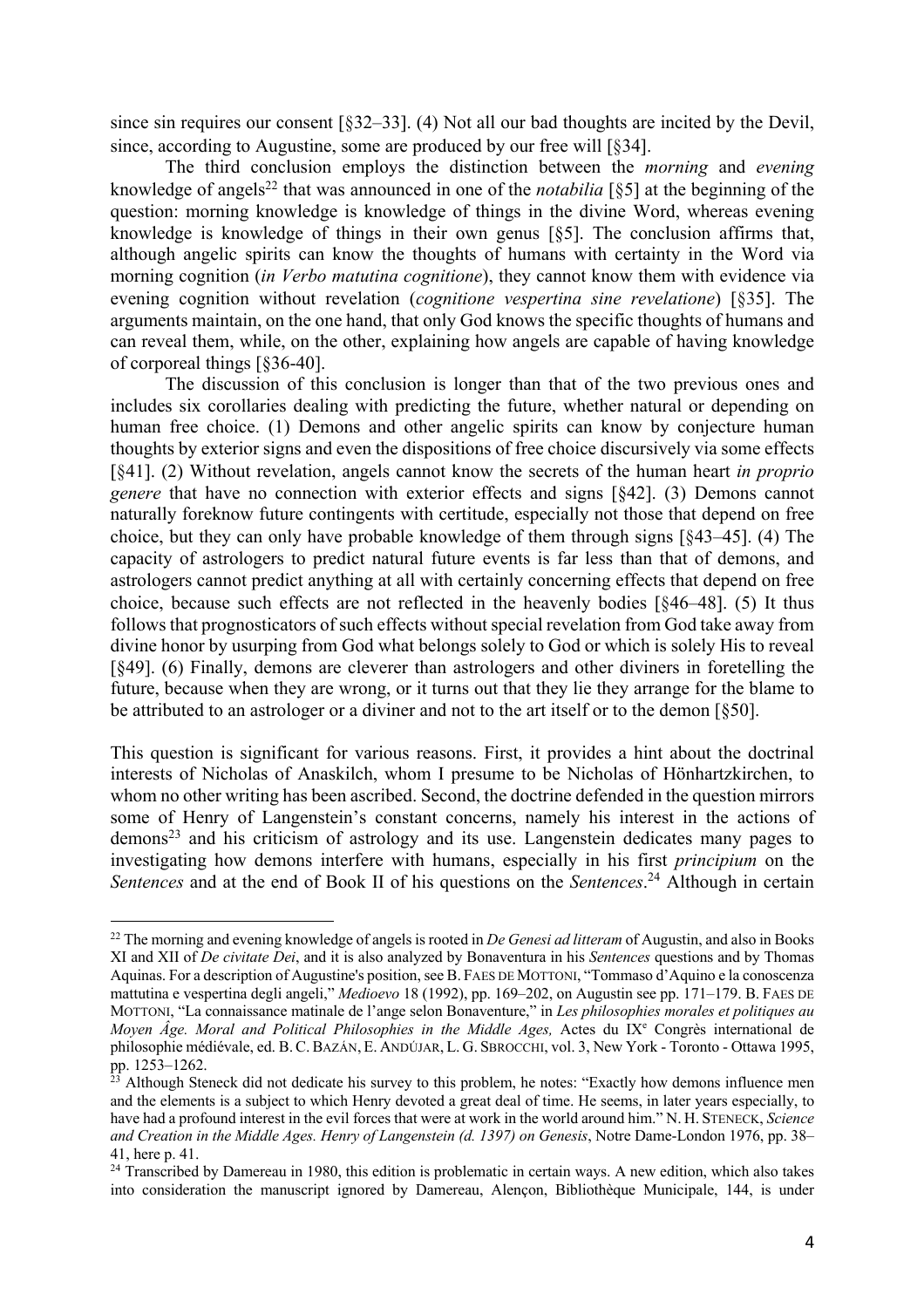respects he follows William of Auvergne's treatise *De universo*, <sup>25</sup> Langenstein succeeds in developing a strong position on demonic influence on humans.<sup>26</sup> It also appears that Langenstein was interested in angelology, not only in his writings, but also in his teaching, as is proven by another example stemming from Basel, UB, A X 44, f. 69v, where on finds the following question: *Utrum angelus possit aliquod corpus assumere in quo exerceat opera vite*. The question itself is a summary of a debate and begins with an intervention by Langenstein:

> "Master Henry of Hesse says that it could happen that the devil sees intuitively the cognition of a man and yet does not know to what that cognition would end objectively, and thus it could happen that he intuits the specific diversity of concepts and does not know what corresponds to any of them."<sup>27</sup>

The discussion is followed by a list of titles indicating a concern for similar topics, with Langenstein always holding the discussion (*Magister Henricus de Hassia dicit*):

- Whether by bringing together the elements the Devil could arrange the matter for the introduction of the intellective soul. (*Utrum dyabolus per comportationem elementorum posset materiam disponere pro introductione anime intellective*.)
- Whether, just as an angel produces local motion immediately, an angel can produce primary qualities immediately, that is, not by applying active elements to passive ones. (*Utrum angelus potest immediate producere qualitates primarias non scilicet applicando elementa activa passivis sicut ipse immediate producit motum localem*.)
- Whether the intellect reaches an effect before volution. (*Utrum intellectus prius attingat effectum, … quam velle*.)

The subject matter of angelic cognition but also of demonic influence seems to be important for Langenstein and echoes a trend at the University of Vienna. Another manuscript copied by Rheinfelden, i.e., Basel, UB, A IX 92, which collects questions on the *Sentences* of Peter Lombard and is discussed in this volume by N. Corbière, should be considered another witness to this trend, since it amasses an interesting group of questions on angelic matters.<sup>28</sup>

Many of Langenstein's texts are replete with his permanent objection against the capacity of astrology to predict or to announce future events. The most relevant example is his

production by Marco Toste. HENRICUS DE LANGENSTEIN, *Der Sentenzenkommentar des Heinrich von Langenstein Buch II-IV. Lateinische textkritische Ausgabe*, ed. R. DAMERAU, vol. 1–3, Marburg 1980–1987, pp. 135–151 (namely Book II, q. 3 contains a long reflection on demons' actions at work in relation with humans).

<sup>25</sup> See chapter 5 of T. B. DE MAYO, *The Demonology of William of Auvergne. By Fire and Sword*, Lewiston-Queenston-Lampeter 2007. For a broader perspective see A. BOUREAU, *Satan hérétique. Histoire de la démonologie (1280-1330)*, Paris 2004 and M. VAN DER LUGT, *Le ver, le démon et la Vierge. Les théories médiévales de la génération extraordinaire*, Paris 2004.

<sup>26</sup> For a guide to explore some of his positions, see N. CACIOLA, *Discerning Spirits. Divine and Demonic Possession in the Middle Ages*, (Conjunctions of Religion and Power in the Medieval Past), Ithaca 2006, and for his opposition to modern prophecy, see A. VAUCHEZ, « Les théologiens face aux prophéties à l'époque des papes d'Avignaux et du Grand Schisme », *Mélanges de l'école française de Rome* 102/2 (1990), pp. 577–588; for Langenstein, see pp. 581–586.

 $^{27}$  Basel, BU, A X 44, f. 69v: "Magister Henricus de Hassia dicit quod staret dyabolum videre intuitive cognitionem hominis et tamen non scire ad quid terminaretur obiective, et sic staret eum intueri diversitatem specificam conceptuum et nescire quid <cuilibet> [quilibet *ms*.] responderet."

<sup>28</sup> In Basel, UV, A IX 92, among 33 *distinctiones* connected with Book II, ten deal with angelic and demonic influence.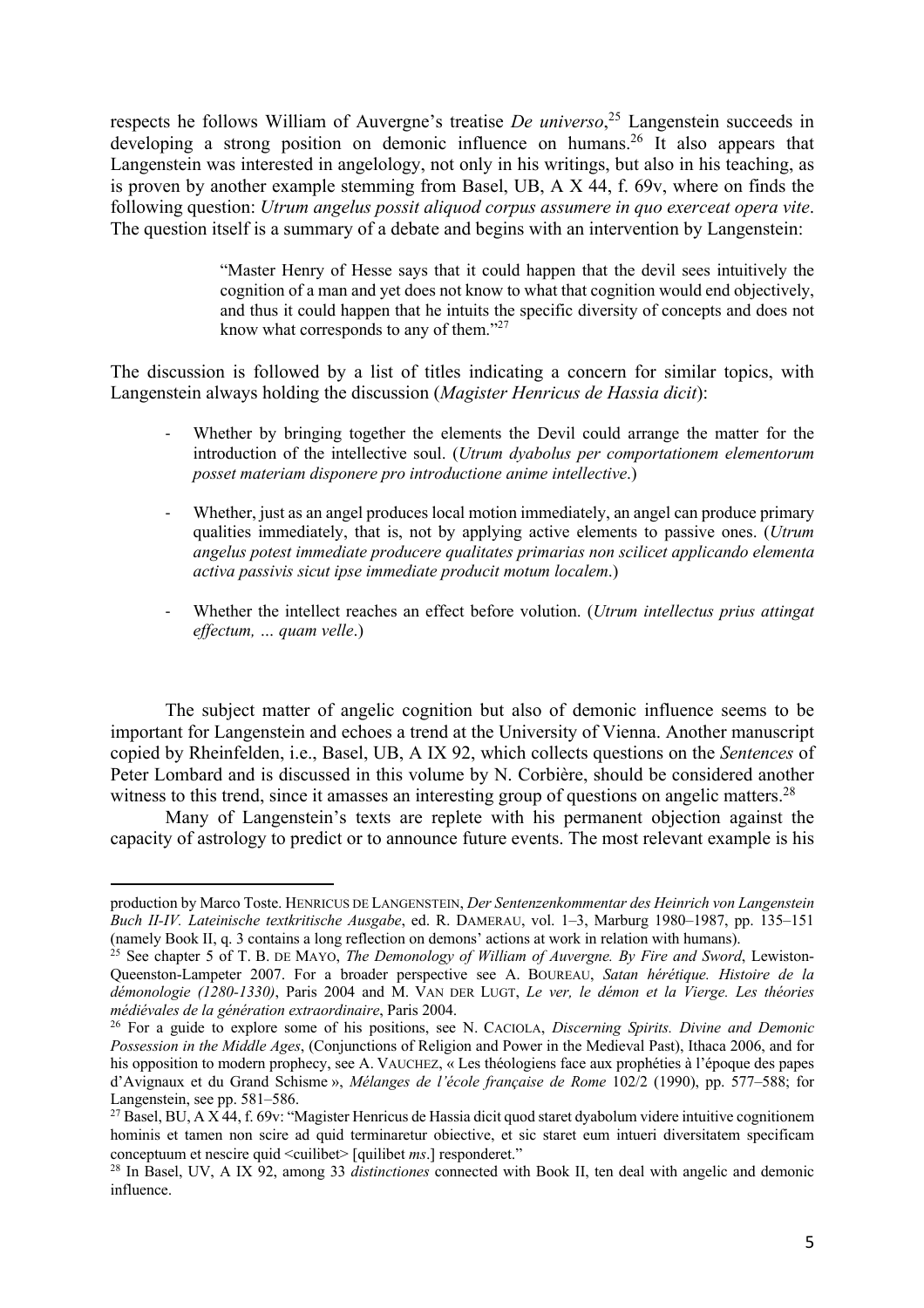treatise *Tractatus contra astrologos coniunctionistas de eventibus futurorum*, <sup>29</sup> which reveals his strong opposition towards the use of astrology in foretelling the future. Hönhartzkirchen seems to be extremely familiar with Langenstein's position, which accords with his apparent proximity to Langenstein's circle, since he named Hönhartzkirchen as one of the executors of his testament. Discussing and defending Langenstein's theses during his training, Hönhartzkirchen's question is additional new proof of Langenstein's influence on the pedagogical process of teaching theology in Vienna.

Moreover, Hönhartzkirchen's question as reported in Basel, UB, A X 44 by Rheinfelden is an interesting case-study that leads to a better understanding of what was happening in Vienna during theological disputations. Its material state shows another side of the institutional history of the Faculty of Theology.

Codicologically speaking, a small detail should be analyzed. The question is on ff. 5r– 6v and, without much effort, one can notice its abbreviated form. In short, Rheinfeldens's note appears to be like a list of titles (conclusions and corollaries) together with a list of authorities, introduced in support of the thesis announced by all these titles. The abundance of references is in contrast with other disputed questions from the manuscript, where it is easy to remark the absence of quotations or authorities. This might reflect Hönhartzkirchen's preference for using an artillery of authorities—biblical or canonical ones, like Augustine or Bernard—in order to reinforce his theses and to show his prowess, and an important aspect in his text, since Rheinfelden reproduces all the references.

Some large *marginalia* [§§ 11, 12, 19, 20, 30, 31, 51, 52] inserted in the blank spaces around the text make the editorial process quite difficult, since there are no precise signs of insertion to guide the reader to connect the marginalia to an argument from the text itself. They all are written with another ink—a fact that suggests that they were added to the initial text afterwards, after the question was copied. How should one interpret this situation?

It is possible that Rheinfelden had access to a *cedula* with elements of the question that circulated before the debate? Perhaps he first copied what was available to the colleagues, and possibly all the *marginalia* were recalled or gathered during or after the debate. One of these marginal notes  $\lceil \xi \xi \xi \eta \rceil - 52$  is not even on the same folia that transmit the question, since on f. 4v, at the end of the question of Paul of Geldern, one can read an objection to Hönhartzkirchen's question. This shows that, having run out of space on f. 5r, Rheinfelden then used the empty space at the end of the previous question. The content of *marginalia* is very similar; they all gather objections either to the conclusions or to the corollaries and are followed by a *responsiones* to these objections. This material might be the recollection of the oral exchange during the debate, which would explain why they were added at a later time.

Some of this paper is based on the hypothesis identifying the so-called *Magister Nikolaus Anaskelch* with *Nikolaus de Honharczkirchen*. Independent of this hypothesis, the question on angelic cognition that Rheinfelden attributes to Nicholas is yet another piece of a larger puzzle that sheds new light on the doctrinal interests displayed during the debates at the Faculty of Theology in Vienna just before 1400. The pivotal role played by Langenstein is again mirrored in the lines of arguments put forth during the debate. Rheinfelden's notes reporting Nicholas's discussion are in the following appendix that reproduces Basel, UB, A X 44, ff. 5r– 6v.

<sup>29</sup> For the edition of this treatise, see H. PRUCKNER, *Studien zu den astrologischen Schriften des Heinrich von Langenstein*, Leipzig - Berlin 1933, pp. 139–206. I recently discovered fragments of this treatise recycled in Langenstein's *principium*. See my discussion in M. BRINZEI, L. CIOCA, Homo est microcosmos. *Henry of Langenstein's seminal ideas in public display. With an edition of his principium and his vesperiis from Paris (1370–1375)* (Studia Sententiarum, 6), forthcoming.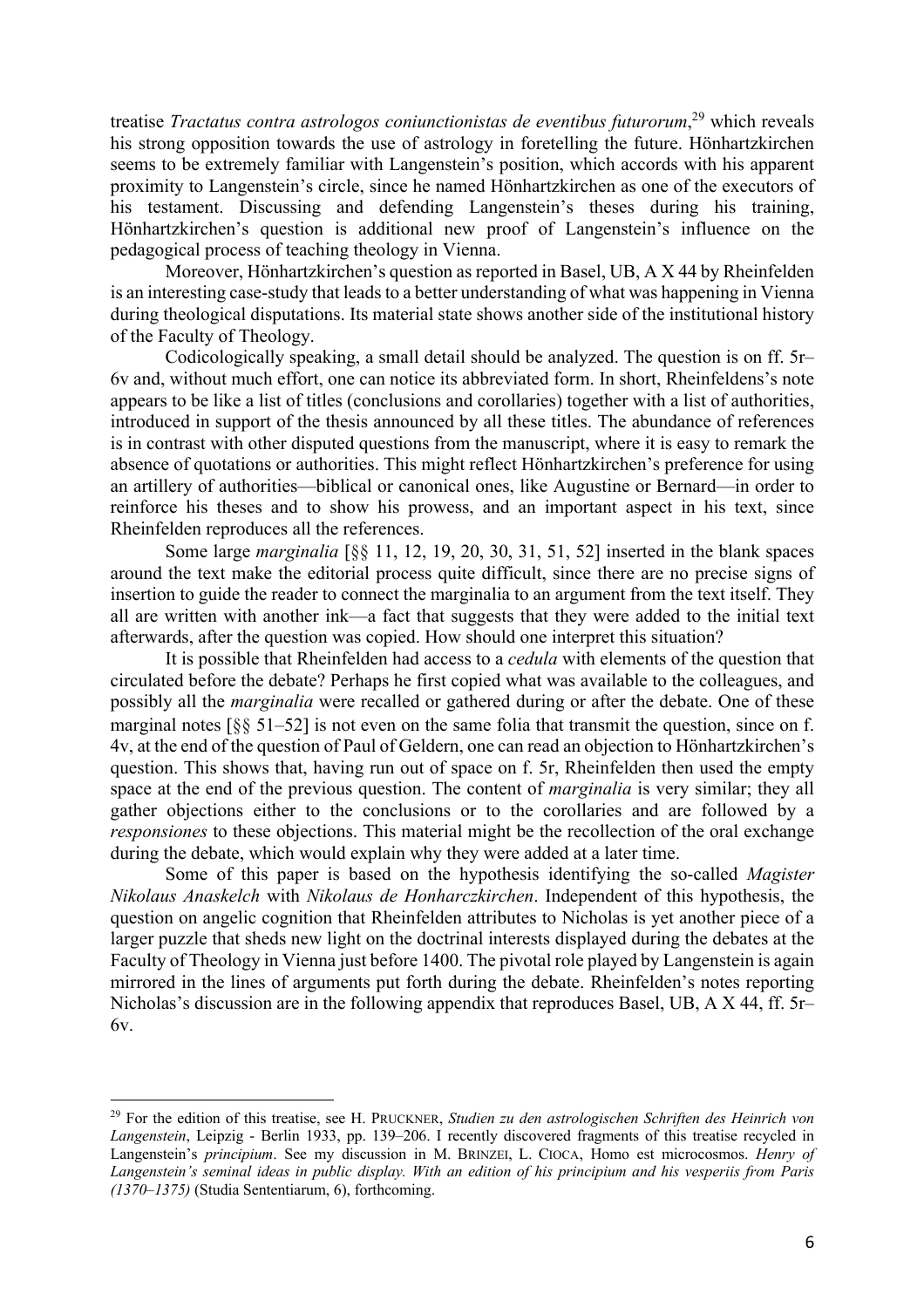#### *Ratio edendi*:

The transcription reproduces the orthography of the manuscript, e.g. *dyabolus* and *Ewangeliis*. The paragraphs of objections and their corresponding responses are further indented to highlight the fact that in the manuscript they are all introduced as *marginalia*. The paragraphs are numbered to help the reader follow the development of arguments. Book titles and Biblical quotes are presented in italics.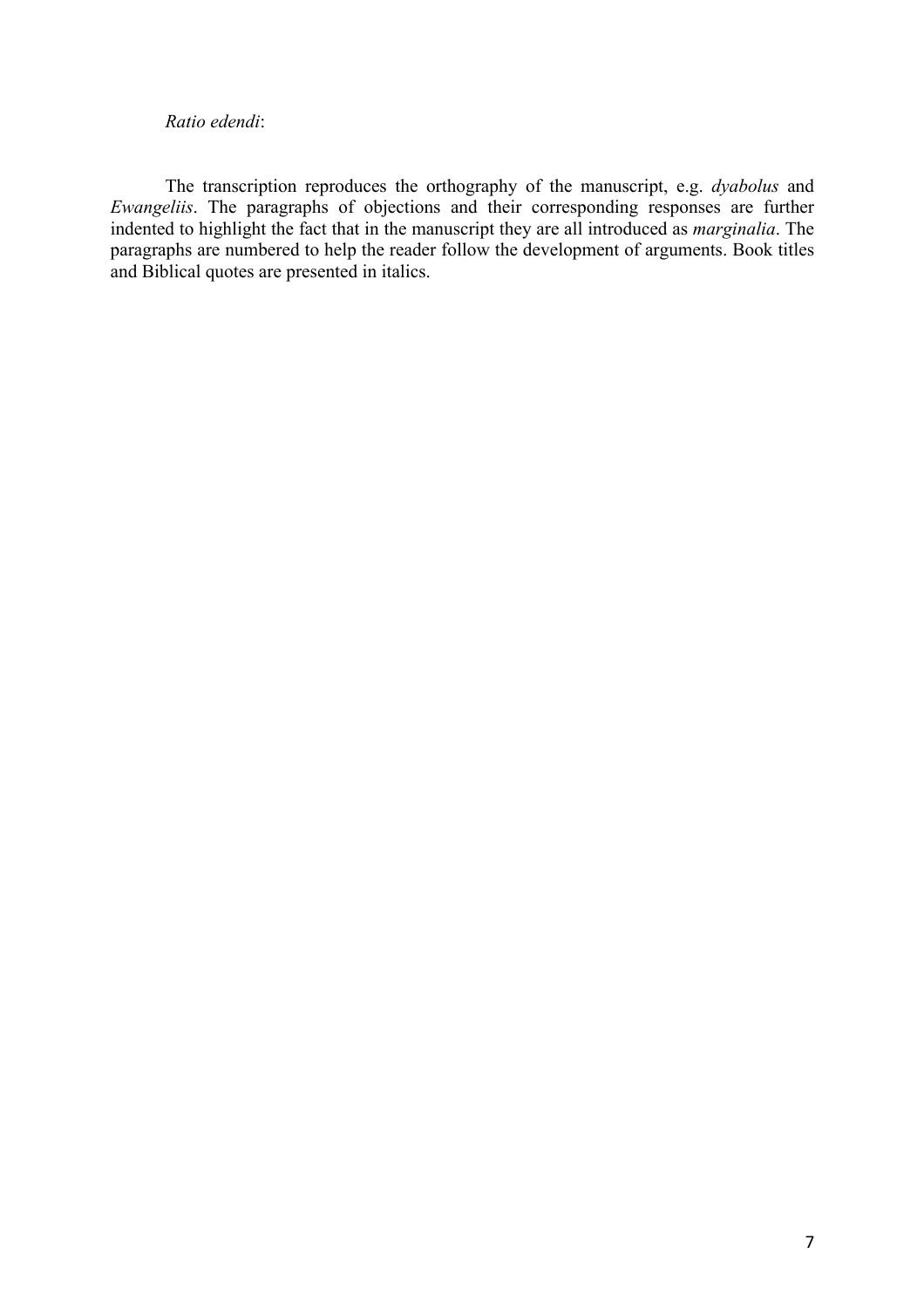## Appendix

## Magistri Nicolai de Anaskilch

## Utrum spiritus angelici cogitationes hominum possint intueri

### Basel, UB, A X 44 ff. 5r-6v

Utrum spiritus angelici cogitationes hominum possint intueri.

[§1] Quod sic, quia possunt menti hominis illabi, igitur. Consequentia tenet, quia quod illabitur menti fit ei intimum, et per consequens cognoscit eius intima. Antecedens patet per Glossam super illo Luc. 4: *Ecce homo habens demonem*, ubi Glossa: *Intraverat dyabolus, unde*  exivit Christus;<sup>i</sup> sed Christus non exivit de corpore, sed de spiritu; ergo dyabolus subintrat spiritum.

[§2] Oppositum patet per illud 3 Reg. 8: *Tu solus nosci corda hominum.*ii

[§3] Nota: quadruplex est spiritus, secundum Bernardum *Super Cantica*, scilicet divinus, angelicus, humanus et brutalis.<sup>iii</sup>

[§4] Nota secundo quod spiritus angelici in genere duplex est notitia, scilicet propria seu naturalis et revelata.

[§5] Item angeli beati est duplex notitia, scilicet matutina et vespertina. Matutina est cognitio rerum in Verbo divino, sed vespertina est rerum in proprio genere.

[§6] Nota tertio quod intueri est certitudinaliter seu evidenter cognoscere.

## **<Prima conclusio>**

[§7] **Conclusio prima**: quamvis spiritus angelici possint sibi corpora assumere, tamen non possunt in eis opera que proprie conveniunt vite animali ratione huius assumptionis perficere.

[§8] Prima pars patet ex diversis passibus Sacre Scripture, ut de angelo Thobie, de angelis apparentibus Abrahe.

[§9] Item Bernardus *Super Cantica* omelia 5:30 "Discurrere et de loco ad locum moveri non est nisi corporum."iv Sed angelus malus ad ministerium discurrit et de loco ad locum movetur, et non per corpus naturaliter sibi unitum; igitur per corpus angelicum.

[§10] Secunda pars probatur, quia non uniuntur illis corporibus informative, ergo non vivificant illa corpora informatione. Sed opera animalis vite proprie non exercentur nisi mediante corpore vivo; igitur.

[§11] **Contra illud**: quando dicitur quod angelus existat extense, si extense existit, igitur in modo suo existendi est aliqua extensio que sit A et angelus sit B. Tunc

<sup>30</sup> 5] 3 *ms.*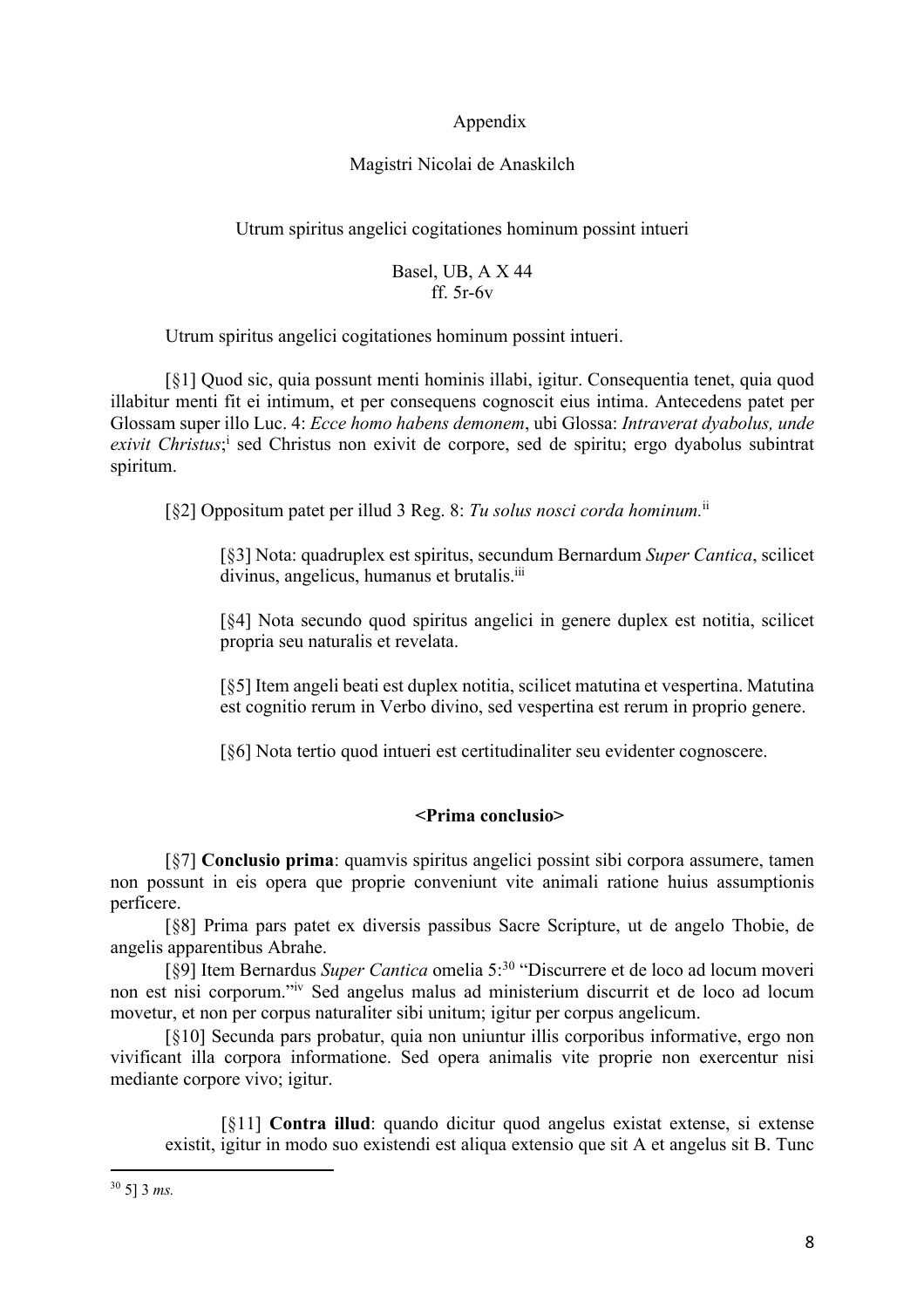sic: A est B, igitur A est inextensum, igitur A non est extensio; et per consequens implicat contradictionem inextensum extense existere sine quantitate extendente.

[§12] Item, tunc Deus infinite extense seu quantitative existeret.

[§13] Item, angelus est indivisibilis, igitur indivisibiliter existit et inextensus, igitur inextense existit. Consequentia tenet: unumquodcumque qualiter est taliter existit, cum idem sit esse et existere.31

[§14] **Corollarium primum**: <sup>32</sup> Licet huiusmodi corpora appareant vivere, tamen ratione talis assumptionis non vivunt proprie.

[§15] **Secundum**33: etsi demon semen viri possit in uterum mulieris transportare, ipse tamen non potest naturaliter hominem generare.

[§16] Prima pars patet, quia potest esse succubus respectu viri et incubus respectu mulieris.

[§17] Secunda patet ex secunda parte conclusionis.

[§18] **Tertium**34: si demon vim generativam virilis seminis usque in uterum virginis potest conservare, tunc ipsa manente a viro incognita potest naturaliter generare. Ex quo sequitur quod aliquis potest esse alicuius pater naturaliter cuius matrem numquam cognovit carnaliter.

> [§19] **Contra tertium corollarium** prime conclusionis, vel hoc esset per penetrationem; hoc non. Nec per corruptionem: tunc non esset virgo.

> [§20] **Respondeo** quod esset virgo, licet in partu corrumperetur, non ante. Vel potest dici quod angelus <potest> facere forte dimensiones penetrare etc. Vide <de> ista corruptione Augustinum 14 *De Civitate Dei*. v35

#### **<Secunda conclusio>**

[§21] **Secunda conclusio**36. Quamquam sit possibile spiritus angelicos hominum corpora penetrare et in eis morando ipsa vexare, ipsos tamen impossibile est hominis mentem propria virtute substantialiter inhabitare.

[§22] Prime secunde <conclusionis> pars ex multis locis Sacre Scripture, et specialiter ex Ewangeliis in quibus legitur homines [f. 5v] hominis a *spiritibus immundis vexatos*<sup>vi</sup> et demones per Christum et Apostolos a corporibus obsessis expulsos.

[§23] Item Augustinus *De Divinatione demonum* loquens de demonibus dicit: "suadent mirum et invisibilibus modis hominum corpora non sentiendo penetrando."vii

[§24] Tertia pars probatur per Augustinum *De fide ad Petrum* dicentem: "Inest singulis spiritibus naturalis terminus a quo se invicem distinguuntur et unus in altero non est"; viii sed anima humana est spiritus; ergo non potest demon esse in ea seu ei illabi. Patet etiam per ipsum

<sup>31</sup> contra illud – esse et existere] *add. in marg.* 

<sup>32</sup> corollarium primum] *add. in marg.* 

<sup>33</sup> secundum] *add. in marg.* 

<sup>34</sup> tertium] *iter. in marg.* 

<sup>35</sup> contra – civitate Dei] *add in marg.* 

<sup>36</sup> secunda conclusio] *iter. in marg.*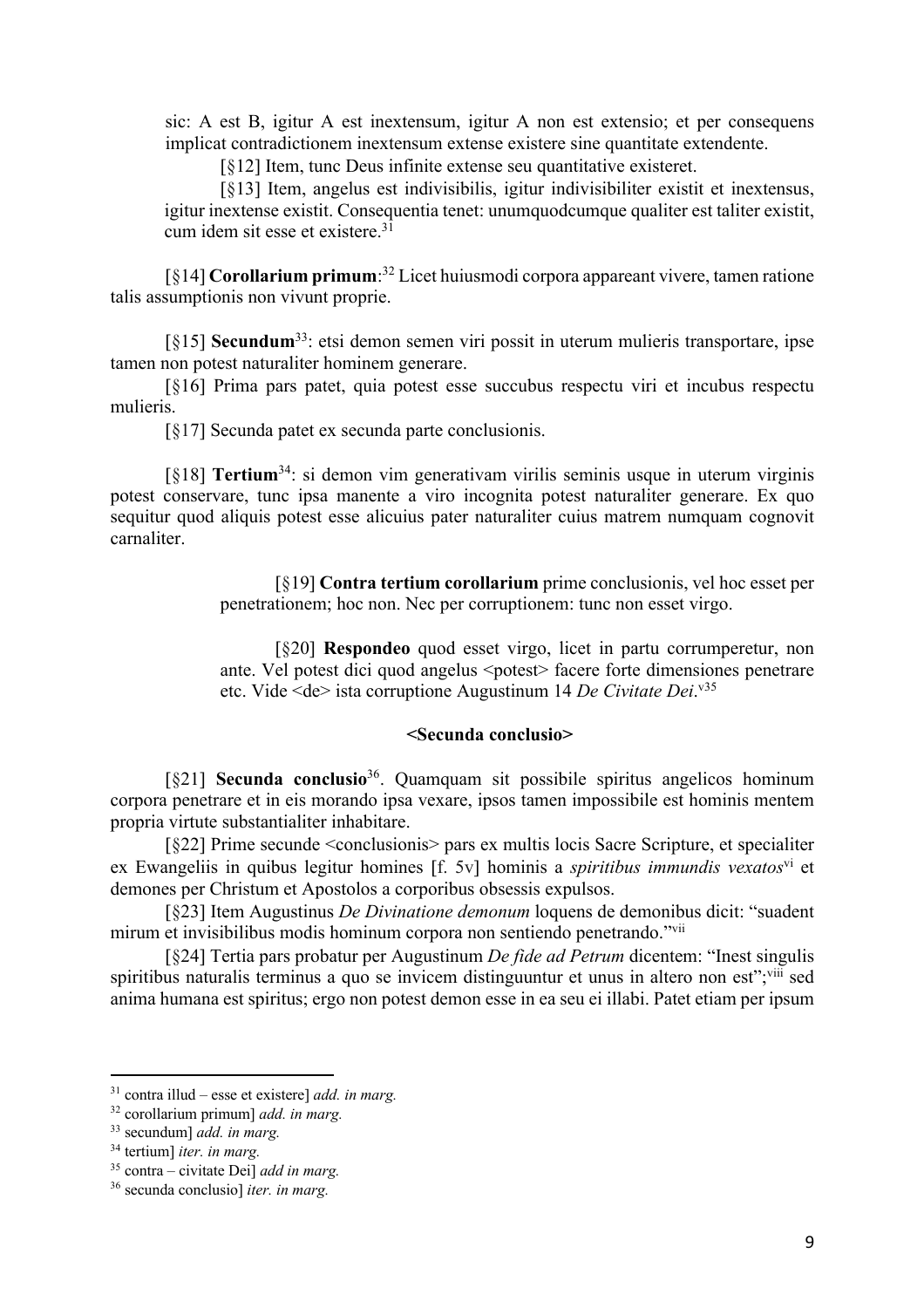*De*<sup>37</sup> *ecclesiasticis dogmatibus*ix, et allegat Magister distinctione 8 secundi: "Illabi anime illi soli possibile est qui eam creavit."x

[§25] **Primum corollarium**.<sup>38</sup> Homines dicuntur obsessi a demonibus non quia illabantur anime, sed ratione inhabitationis corporum ipsorum et vexatione. Patet.

[§26] **Secundum**39: Demon potest humanos sensus illudere, sed non potest propria virtute cogitationes, vel affectiones anime immittere, sed ipsas excitando fugere.

[§27] Prima pars patet per Glossam Rabani Ex. 7: "Dyabolicis", inquit, "figmentis magi spectantium oculos decipiebant, ut res in sua specie remanentes alie viderentur".xi

[§28] Secunda pars patet per Bedam super illud Marc 1540, <11>: *nichil quod intrat os coinquinat hominem*. Ubi dicit: "Dyabolus non est malarum cogitationum immissor, sed incensor."xii

[ $§29$ ] Tertia<sup>41</sup> pars probatur, quia tam interius quam exterius potest fantasmata<sup>42</sup> offerre et obiecta43 ad turpiter cogitandum et appetendum trahentia opponere, igitur potest ipsas excitando suggerere.

[§30] **Contra secundum corollarium** secunde conclusionis non videtur modus nec per transportationem specierum sicut in exemplo de virga Moysi que versa fuit in colubrum etc.

[§31] **Respondeo** quod quia illi species habuerunt serpentis Moysi, dyabolus in fantasmata flexit illas species ad illud obiectum, et igitur videbatur quasi serpens. Sed ponatur quod non vidissent serpentem; tunc species serpentis, quas habuerunt in fantasma vel tunc dyabolus potuit apportare speciem serpentis et flectere ad obiectum, scilicet virgam. Videtur quod hoc sit in potestate demonis, nec videtur inconveniens, sicut in simili, si quis intum se aspicit veride post totum quod videt apparet veride, sicut etiam in sompnis apparent montes aurei. Potuit etiam dyabolus flectere virgam magorum et movere ad modum serpentis etc.44

[§ 32] **Tertium**45: quod dyabolus potest facere nos peccare solum dispositive non principaliter effective.

[§ 33] Prima pars patet, quia sua suggestio disponit ad peccandum.

[§ 33] Secunda patet, quia non efficit peccatum nisi consentiamus. Unde Damascenus: "Demones violentiam inferre non possunt in nobis est suscipere eorum immissiones";<sup>xiii</sup> igitur.

[§ 34] **Quartum**46: non omnis cogitatus malignus a dyabolo est suggestus. Patet per Augustinum *De ecclesiasticis dogmatibus*: "non omnes, inquit, cogitationes male a dyabolo excitantur, sed aliquoties ex nostri arbitrii motu emergunt."xiv

<sup>37</sup> de] ecc *add. sed del.*

<sup>38</sup> primum corollarium] *iter. in marg. ms.*

<sup>39</sup> secundum] *iter. in marg. ms.*

<sup>40</sup> 15] 7 *in ms.*

<sup>41</sup> tertia] nota *add. in marg. ms.*

<sup>42</sup> fantasmata] inferre sive *add. sed del. ms.*

<sup>43</sup> obiecta] turpiter cogitando *add. sed del. ms.*

<sup>44</sup> Contra secundum corollarium – modum serpentis etc.] *add. in marg. f. 5r*

<sup>45</sup> tertium] *iter. in marg. ms.*

<sup>46</sup> quartum] *iter. in marg. ms.*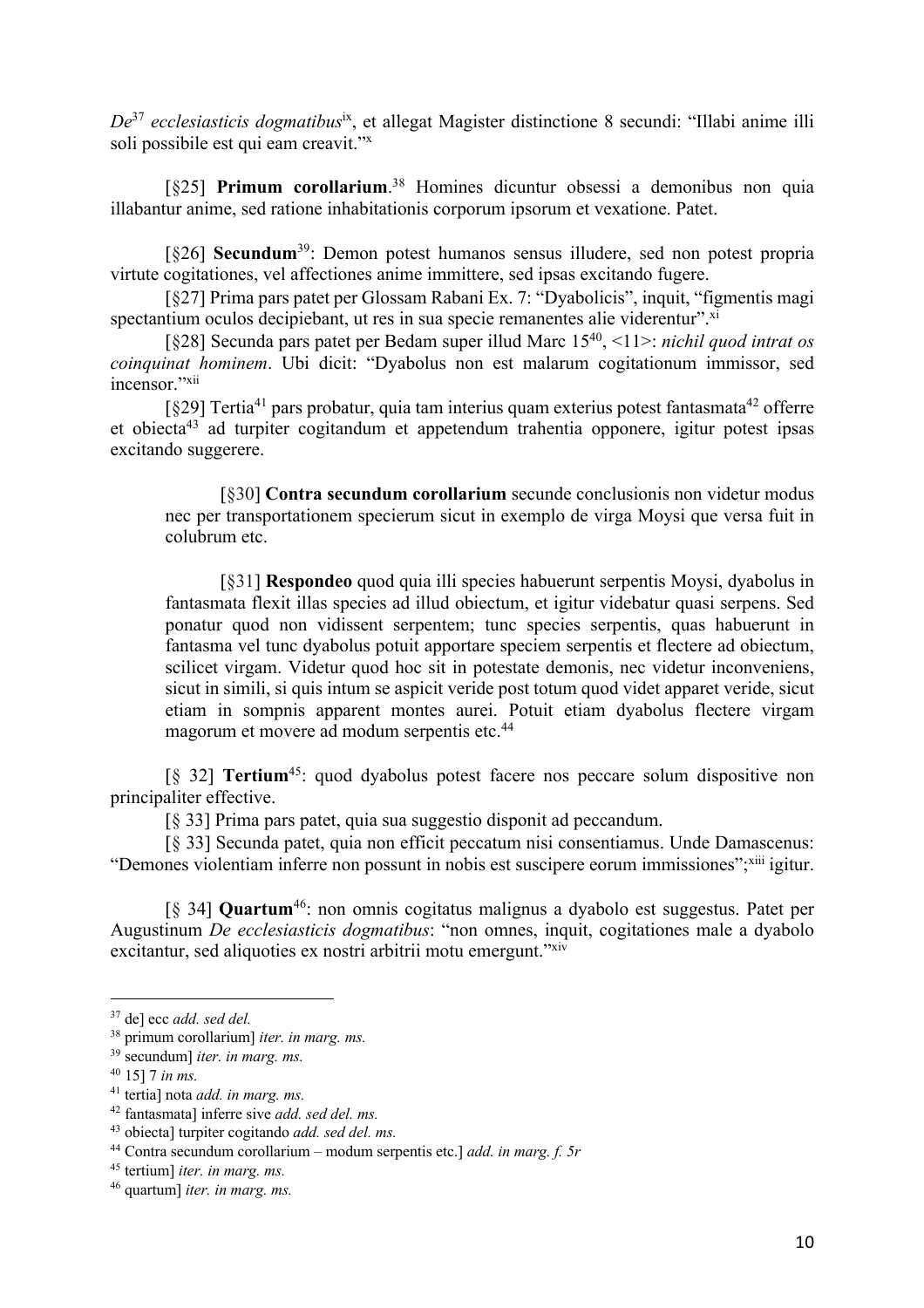#### **<Tertia conclusio>**

[§ 35] **Tertia conclusio**47: Quamvis spiritus angelici possint cogitationes hominum cognoscere certitudinaliter in verbo matutina cognitione, tamen non possunt eas scire evidenter cognitione vespertina48 sine revelatione.

[§ 36] Prima pars patet, quia Deus qui clarissime videt omnia potest eis revelare quecumque wult.

[§ 37] Secunda patet per illud49 1 Cor. 2: *nemo scit que sunt hominis, nisi spiritus hominis qui est in illo.* Glossa: "manifestum est enim cogitationes nostras a nullo sciri nisi ab animo nostro, quem Apostolus spiritum vocat."xv Et Ier. 17: *pravum est cor hominis, et inscrutabile. Et quis cognoscet illud*?<sup>xvi</sup> Et respondet: *ego dominus scrutans corda*<sup>xvii</sup> etc.

[§ 38] Contra dicta in positione: nullus angelus potest aliquam rem corporalem cognoscere in proprio genere, igitur positio falsa. Antecedens probatur hoc esset per speciem extensam rei corporalis. Hoc non, quia angelus est indivisibilis et genus videtur quod non etc. Si dicatur quod non repugnat rem indivisibilem esse subiectum rei extense, adhuc contra: ponatur angelus in puncto indivisibili; tunc nulla species pertingit usque ad angelum, cum quelibet sit extensa et divisibilis.

[§ 39] **Respondeo** uno modo quod contra naturam angeli est indivisibiliter existere; sed quilibet coexistit extense alicui toti<sup>50</sup> spatio vel loco unus maiori alter minori secundum maiorem et minorem perfectionem ipsorum.

[§ 40] **Nota**: circa hoc de modo cognoscendi angeli in proprio genere quomodo angelus existens in A loco potest lapidem distantem cognoscere. Utrum per species vel aliter. Videtur quod non per species, quia ille species solum coexistunt illi loco in quo est angelus et subiective sunt in angelo, igitur etc. Potest responderi uno modo quod angelus cognoscit per species coexistentes sibi et sic est de natura angeli, et sic per speciem multiplicatam a lapide existens in certo situ cognoscit.<sup>51</sup>

[§ 41] **Corollarium primum**: Spiritus angelici possunt noscere cogitationes nostras per aliqua signa exteriora coniecturative, et similiter affectiones liberi arbitrii per effectus aliquos arguitive. Patet, quia multa signa exteriora et effectus colligantiam habent cum cogitationibus et affectionibus interioribus naturaliter. Ymmo sunt effectus talium cogitationum vel affectionum, ut gaudium, pallor etc. Quos effectus demones cognoscunt a talibus causis procedere, igitur quando vident eos arguunt tales<sup>52</sup> causas esse.

<sup>47</sup> tertia conclusio] *iter. in marg. ms.*

<sup>48</sup> vespertina] sint *add. et del. ms.*

<sup>49</sup> illud] 1 *add. sed del. ms.*

<sup>50</sup> toti] *sup. l. p. c.*

<sup>51</sup> Contra dicta – certo situ cognoscit] *add. in marg*. f. 6r

<sup>52</sup> tales] tale *ms*.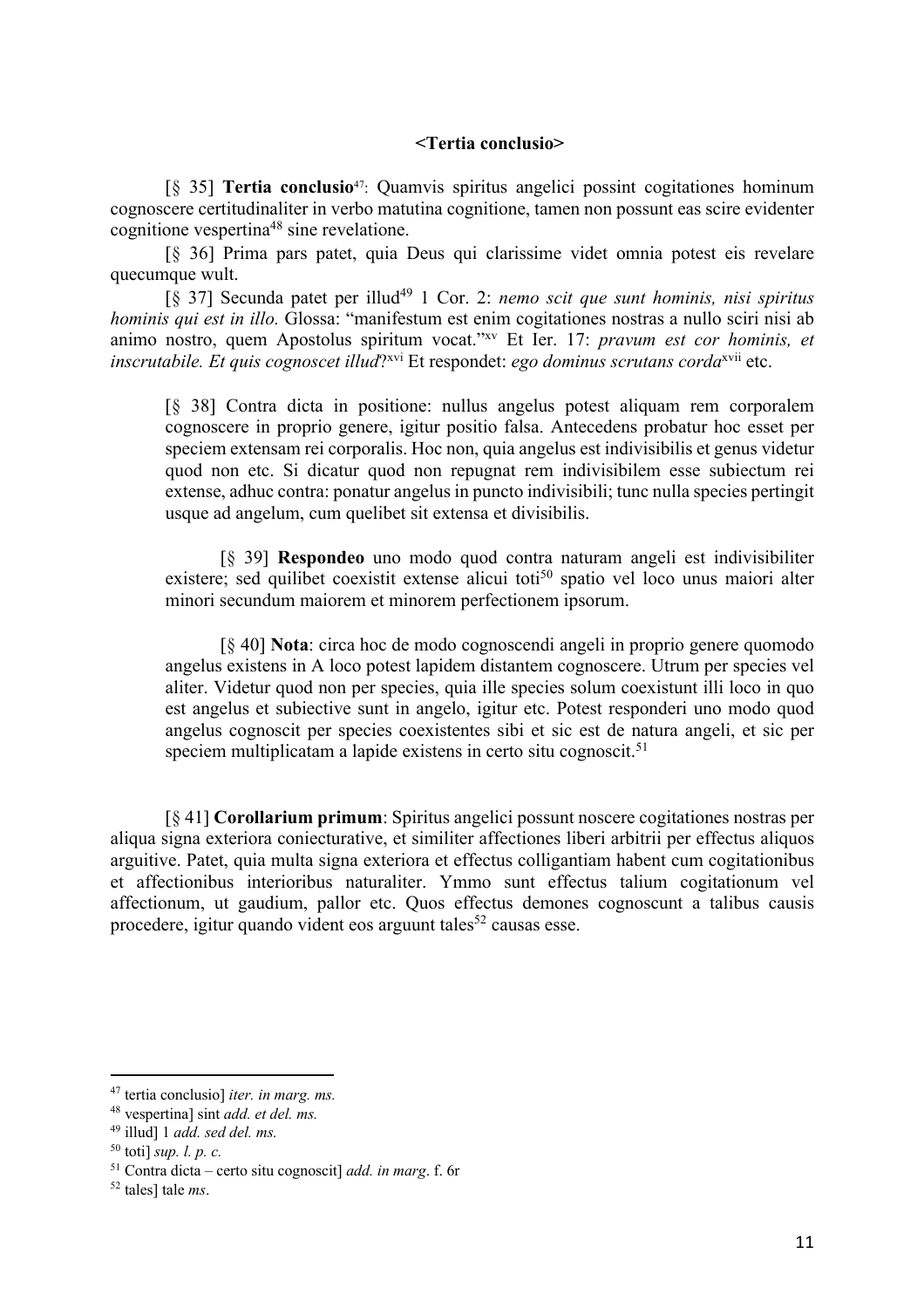[§ 42] **Secundum**: <sup>53</sup> Angeli non possunt in proprio genere sine revelatione cognoscere secreta cordis que non  $[f. 6r]$  habet colligantiam cum aliquibus exterioribus effectibus et<sup>54</sup> signis.

[§ 43] **Tertium**: licet demones futura contingentia possint probabiliter prenoscere, tamen non possunt naturaliter ea et maxime que dependent a libero arbitrio certitudinaliter prescire.

[§ 44] Prima pars est Augustini *De divinatione*<sup>55</sup> *demonum* ubi loquens de demonibus dicit: "aliquando non que ipsi faciunt, sed que naturalibus signis futura precognoscunt, que signa in hominum sensus venire non possunt, antepredicunt."xviii

[§ 45] Secunda pars patet ex secunda parte conclusionis, et etiam per Augustinum ubi supraxix. Unde dicit ibidem: in ceteris autem suis predictionibus "demones plerumque fallunt et falluntur."xx Et vocat ceteras predictiones, ut patet ibidem, illas que non procedunt de prophetia qua Deus loquitur per sanctos, angelos, et prophetas. Si enim<sup>56</sup> aliqua de illa audiunt, ut prenuncient in illa, nec fallunt nec falluntur, sed in aliis que etiam ex naturalibus signis prenunciant, quia per potentiam superiorem talia sepe repente immutantur.

[§ 46] **<Quartum>** Longe minus possunt astrologi quam demones aliquid causa predicere de effectibus futuris naturalibus, et nichil penitus certitudinaliter de effectibus a libero arbitrio dependentibus.

 $[8, 47]$  Prima pars patet, quia demones longe acutius vident causas huiusmodi<sup>57</sup> effectuum quam astrologi.

[§ 48] Secunda patet, quia huiusmodi effectus non relucent in astris nec demones hoc possunt qui tamen eis hoc suggerunt ad ipsorum deceptionem et aliorum.

[§ 49] **Quintum**: Sequitur quod talium effectuum prenunciatores sine speciali revelatione Dei detrahunt divino honori usurpantes<sup>58</sup> sibi quod solius Dei est vel qui ipse voluerit revelare.

[§ 50] **Sextum**: Astucius agunt demones in prenunciando futura quam astrologi et ceteri divinatores. Patet, quia quando decipiuntur vel mentiuntur ordinant quod culpa tribuatur astrologo vel divinanti et non arti vel demoni. Unde Augustinus *De divinatione demonum* de ipsis sic loquitur: "Sed ne apud cultores suos pondus auctoritatis amittant illud agunt, ut interpretibus suis signorumque suorum coniectoribus culpa tribuatur quando vel decepti fuerint vel mentiti."xxi

[§ 51] **Contra tertiam conclusionem** questionis utrum spiritus angelici, quia angelus presens speciei potest cognoscere representatum, igitur presens cognitioni potest. Consequentia tenet, quia per ratio<nem> videtur, cum utrumque natum sit significatum representare potentie apte nate. Antecedes patet, quia alias non posset suggere<re> cogitationes angelus malus et commovere species in fantasia ad suggerandum nisi sciret hoc esse speciem mulieris, et hoc species equi, etc.

<sup>53</sup> secundum] *iter. in marg. ms.*

<sup>54</sup> et] *p. c.*

<sup>55</sup> divinatione] hominum *add. et del. ms.*

<sup>56</sup> enim] aliter *add. et del. ms.*

<sup>57</sup> huius] effectivuum *add. et del.*

<sup>58</sup> usurpantes] ysurpantes *a. c.*